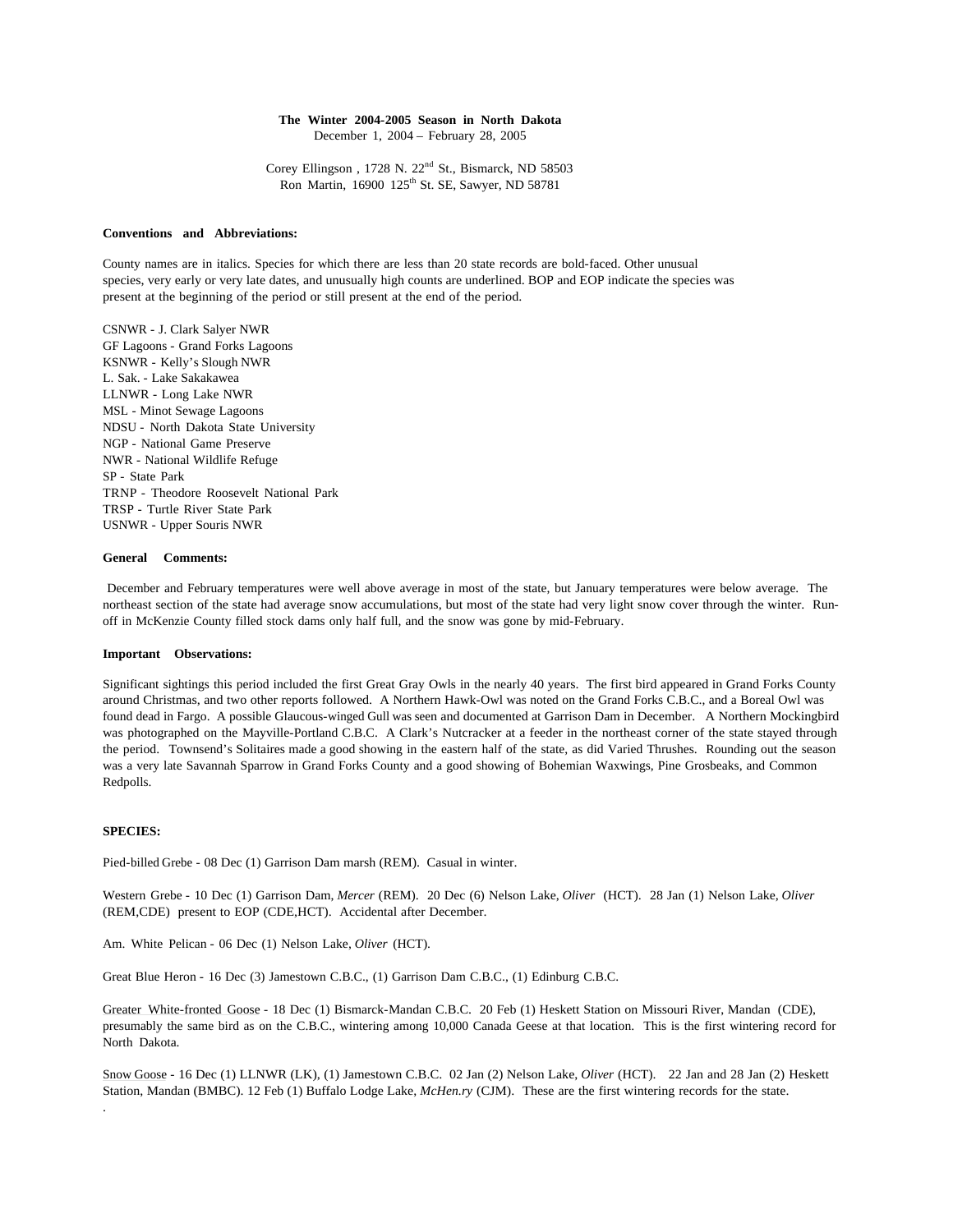Cackling Goose - 16 Dec (83) Garrison Dam C.B.C. 18 Dec (137) Bismarck-Mandan C.B.C.

Canada Goose - 04 Dec (70,000) Washburn to Bismarck-Mandan on Missouri River (HCT). 16 Dec (8350) Garrison Dam C.B.C. 18 Dec (6239) Bismarck C.B.C. 31 Dec (180) *McKenzie*(JAH). 28 Jan (15,000) Heskett Station on the Missouri River, Mandan (REM, CDE). 03 Feb (1) LLNWR (TL). 20 Feb (1) partial albino bird. Body color of a  $1<sup>st</sup>$  winter Glaucous Gull, with a black head and neck.

Tundra Swan - 06 Dec (1) MSL (REM) to 19 Dec (1) Minot C.B.C.

Wood Duck - 16 Dec (1) Jamestown C.B.C. 18 Dec (1) Bismarck-Mandan C.B.C. 19 Dec (1) Minot C.B.C. 26 Dec (1) Garrison Dam (DNS). Last 01 Jan (1) Kist Livestock, Mandan (HCT).

Gadwall - 16 Dec (4) Garrison Dam C.B.C. 02 Jan (1) Garrison Dam marsh (REM). 01 Dec to 04 Jan (2), 05 Jan to 28 Feb (1) GF Lagoons (EEF).

Am. Wigeon - 16 Dec (2) Garrison Dam C.B.C. 17 Dec (1) Upper Souris NWR C.B.C. 18 Dec to 28 Dec (1) Heskett Station, Mandan (HCT). 02 Jan (1) Garrison Dam marsh (REM).

Mallard - 16 Dec (1450) Garrison Dam C.B.C. 17 Dec (575) LLNWR C.B.C. 22 Dec (616) *Morton*, *Oliver* (HCT). 02 Jan (1475) Garrison Dam (REM). First 26 Feb (2) *Steele* (DLK). 500 on Missouri River to EOP in Bismarck-Mandan (CDE, HCT).

Northern Shoveler - 18 Jan (6) over West Acres Mall in Fargo (LDI), presumably wintering at Crystal Sugar plant in Moorhead.

Northern Pintail - 7 individuals on 4 C.B.C.s with a peak of (3) on 16 Dec at Garrison Dam C.B.C. 02 Jan (1) Garrison Dam (REM).

Green-winged Teal - 19 Dec (1) Grand Forks-East Grand Forks C.B.C.

Canvasback - 18 to 30 Dec (1) Tesoro Refinery, Mandan (HCT, BJ).

Redhead - 16 Dec (2) Garrison Dam C.B.C. 18 Dec to 25 Dec (1) Tesoro Refinery, Mandan (HCT, BJ). 02 Jan (1) Garrison Dam (REM).

Greater Scaup - 10 Dec (3) Garrison Dam (REM). 02 Jan (1) Garrison Dam (REM). Second January record.

Lesser Scaup - 22 Dec (1) Tesoro Refinery, Mandan (HCT). 01 to 14 Dec (4), down to (2) to EOP at GF Lagoons (EEF). 8 individuals on 4 C.B.C.s with a peak on 16 Dec of (3) on Garrison Dam C.B.C.

Long-tailed Duck - 1 male wintered at Garrison Dam Tailrace.

Bufflehead - 16 Dec (5) Garrison Dam C.B.C. 17 Dec (1) Upper Souris C.B.C. 1 male wintered at the Baldhill Dam tailrace (MO, KRC,CDE,JPL).

Common Goldeneye - 16 Dec (117) Garrison Dam C.B.C. 18 Dec (22) Bismarck-Mandan C.B.C. 02 Jan (50) Garrison Dam (REM).

Hooded Merganser - 26 Dec and 02 Jan (1) Garrison Dam tailrace (REM). (1) male wintered in the tailrace at Baldhill Dam (KRC,JPL,CDE). Accidental in mid-winter away from Garrison Dam.

Common Merganser - 04 Dec (320) off face of Lake Tschida Dam in *Grant* (CDE). 16 Dec (180) Garrison Dam C.B.C. 02 Jan (200) Garrison Dam (REM). 28 Jan (10) Nelson Lake, *Oliver* (REM, CDE).

Red-breasted Merganser - 16 Dec (1) Lake Sak. SP (CDE, SDL, REM).

Bald Eagle - 28 Dec (1) over Oak Park, Minot (SDL). Single birds seen through Dec. and again in Feb. by many observers. 77 on 19 C.B.C.s with a peak of (19) 16 Dec on Garrison Dam C.B.C. 04 Feb (6) *Richland*, *Ransom* (REM).

Northern Harrier - 16 Dec (1) LLNWR C.B.C. 01 to 28 Dec (1) *Grand Forks* (EEF). 01 Jan (1) *Stark* (JWH). Early Jan (1) Lonetree WMA, Sheridan (Wayne Easley). 01 Feb (1) *Stark* (JWH). 06 Feb (1) *Stutsman* (CDE, JPL). 21 to 28 Feb (1) *Grand Forks* (EEF). 01 Feb (1) n. of Sterling (GK). 10 individuals on 5 C.B.C.s, with a peak of (3) 17 Dec on TRNP North Unit C.B.C.

Sharp-shinned Hawk - 16 Dec (3) Jamestown C.B.C. and 18 Dec (3) Bismarck-Mandan C.B.C. Singles reported by several observers. 14 individuals on 9 C.B.C.s.

Cooper's Hawk - 16 Dec (3) Jamestown C.B.C. 19 Dec (1) Medora C.B.C.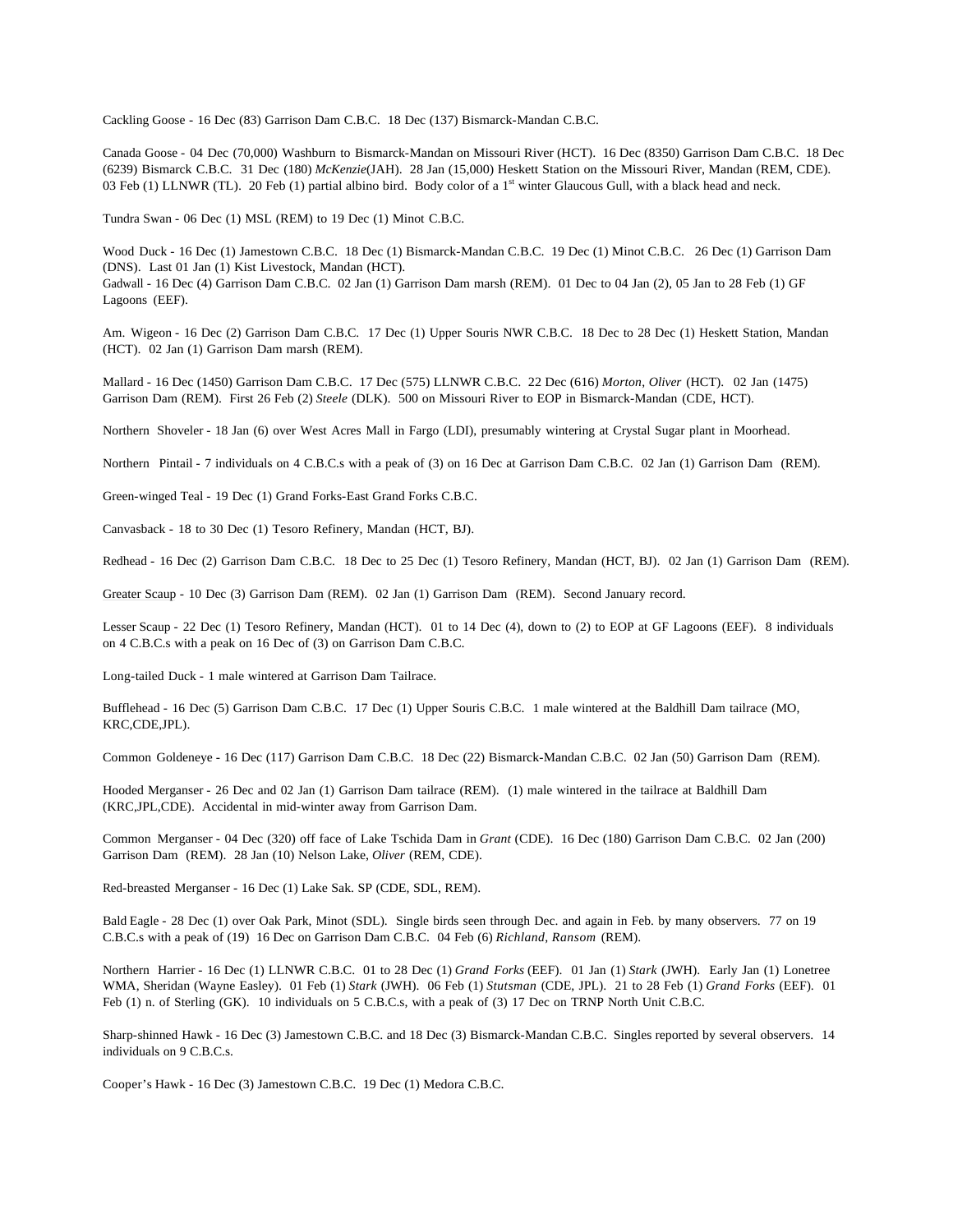Northern Goshawk - 18 Dec (2) *Morton* (CDE, DA, LRE). 15 Jan (1) LLNWR (PCV). 02 Jan (1) *Stark* (JWH). 29 Jan (1) and 21 Feb (1) *Grand Forks* (EEF). 15 individuals on 5 C.B.C.s with a peak 16 Dec (9) on Garrison Dam C.B.C. 3 different birds near house occasionally throughout the winter at Sawyer (REM).

Red-tailed Hawk - 16 Dec (3) LLNWR C.B.C. 17 Dec (1) dark morph at Icelandic SP (CDE). 18 Dec (3) Bismarck-Mandan C.B.C.

Rough-legged Hawk - 08 Dec (12) *Grand Forks* (EEF). 16 Dec (2) LLNWR C.B.C. 03 Feb (8) Chase Lake NWR (PRS). At least one bird seen on 28 days in winter season for *Grand Forks*, including (3) dark morph on 20 Dec (EEF). Scarce in early winter, but big increase the end of Jan. and Feb. in *McKenzie*(JAH).

Golden Eagle - 19 Dec (10) Medora C.B.C. 07 Jan (2) *Richland* (MO). 04 Feb (3) Sheyenne Grasslands (REM). Seven observations in Feb including 17 Feb and 21 Feb (2) *Grand Forks* (EEF). 18 Feb (1) *Steele*, (1) *Cass* (CDE).

Am. Kestrel - 18 Dec (3) Fargo C.B.C. Four sightings for winter season in Bismarck-Mandan (CDE). Four sightings for winter season in *Grand Forks* (EEF). 04 Feb (1) Sheyenne Grasslands (DNS).

Merlin - 16 Dec (2) *McLean* (REM). Many sightings throughout winter period of one individual by many observers.

Gyrfalcon - 11 Dec (1) gray morph in *McLean* (CDE). 15 Dec (1) Jamestown C.B.C.- count week. 05 Jan (1) during count week of Lake Ilo C.B.C. 31 Jan (several) in the last week in western ND (JK). 02 Feb (1) south of Medora (JPL).

Peregrine Falcon - 30 Dec (1) in backyard of rural Bismarck residence (Tom Thompson, EllaMae Thompson).

Prairie Falcon - 04 Dec (1) Pearl Lake (PRS). 02 Jan (2) *Stark* (JWH). 3 mid-winter sightings at LLNWR (GK, LK).

Gray Partridge - 14 Dec (49) Arrowwood C.B C. 18 Dec (24) Tesoro Refinery (HCT). (168) in 21 coveys for winter season in *Grand Forks* (EEF).

Ring-necked Pheasant - 16 Dec (199) Long Lake C.B.C., (600) Garrison Dam C.B.C.

Ruffed Grouse - 14 Dec (1) Icelandic SP C.B.C.

Sharp-tailed Grouse -07 Jan (25) 5 miles nw of Leonard (MO). 19 Jan (300) *Stutsman* (PRS). (180) in 15 coveys for winter season, largest (50) on 25 Feb in *Grand Forks* (EEF). Seem to be way down in *McKenzie*(JAH).

Greater Prairie Chicken - 19 Dec (5) Grand Forks-East Grand Forks C.B.C. (23) in 3 coveys in Jan in *Grand Forks* (EEF). 04 Feb (9) *Ransom* (REM).

Wild Turkey - 04 Dec (109) Burlington (SDL). 04 Feb (16) and 23 Feb (8) in Grand Forks (EEF). 09 Feb (90) Sawyer (REM).

**Sora** - 10 Dec (1) Garrison Dam marsh (REM, doc.). First winter season record.

American Coot - 04 Dec (3) Nelson Lake (CDE) down to 16 Dec (2) Nelson Lake (HCT). Latest recorded date for the state.

Wilson's Snipe - 10 Dec (2) Garrison Dam (REM). 16 Dec (1) Garrison Dam C.B.C.

Ring-billed Gull - 11 Dec (110) Garrison Dam (REM). 16 Dec (50) Garrison Dam C.B.C.

Herring Gull - 16 Dec (580) Garrison Dam C.B.C. 17 Dec (2) on the Missouri River in Bismarck (DNS, MAG). 02 Jan (4) Garrison Dam (REM).

Thayer's Gull - 16 Dec (8) Garrison Dam C.B.C. and 26 Dec (8) Garrison Dam (DNS).

**Iceland Gull** - 22 Dec (1) Garrison Dam (DNS). 02 Jan (1) Garrison Dam (REM, DNS). The 18<sup>th</sup> report for the state.

**Glaucous-winged Gull** - 08 Dec thru Dec 22 (1)  $2<sup>nd</sup>$  winter individual creating some debate, pending acceptance. Seen by multiple observers (JPL, doc).

Glaucous Gull - 05 Dec (2) Garrison Dam (DNS). 16 Dec (6) Garrison Dam C.B.C. 01 Jan (3) Garrison Dam (REM, DNS).

**Black-legged Kittiwake** - 11 Dec to 16 Dec (1) Garrison Dam (CDE, REM, JPL, Erv Johnson).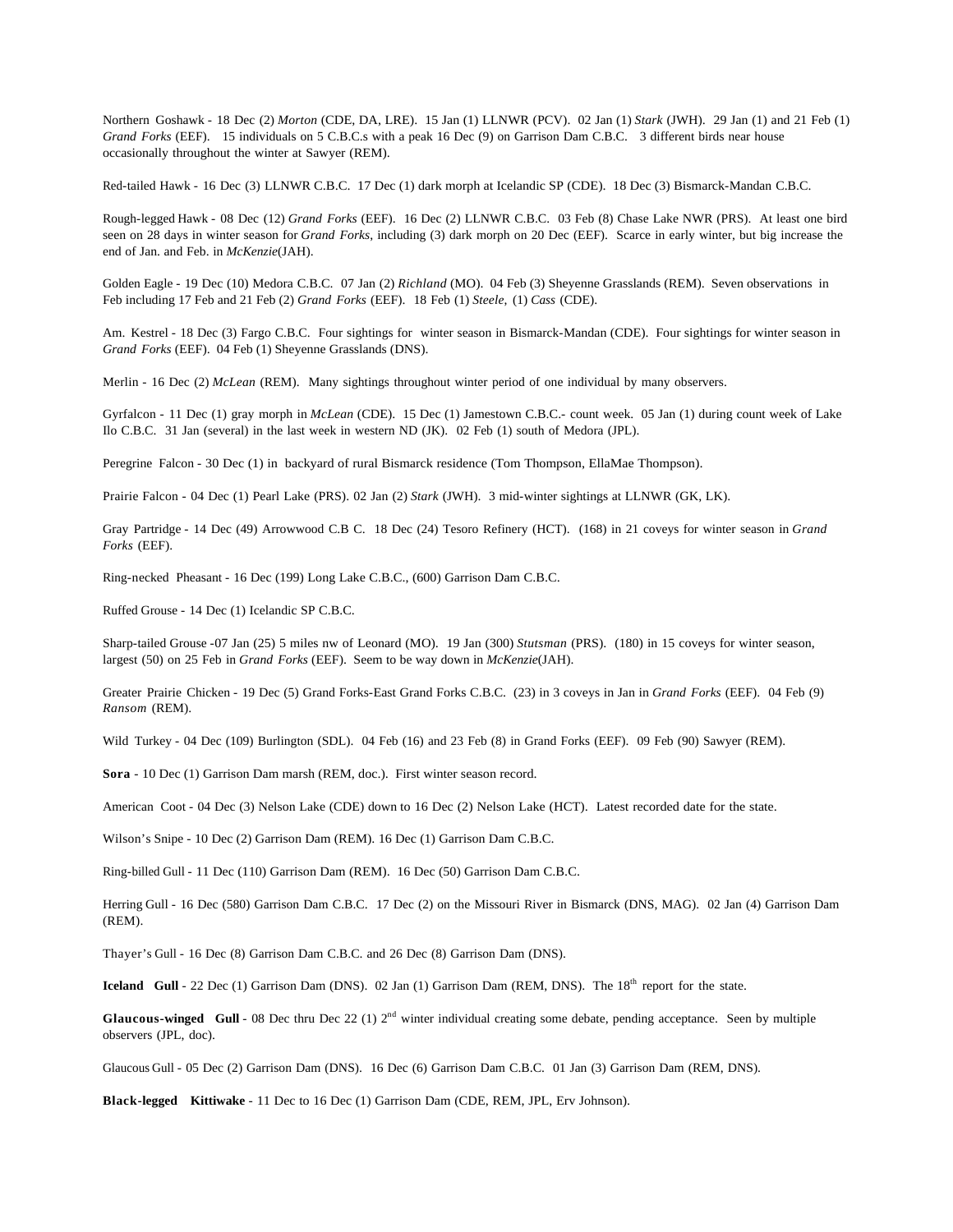Rock Dove - 18 Dec (679) Bismarck-Mandan C.B.C. 21 Feb (1000) *Grand Forks* (EEF).

Eurasian Collared-Dove - 13 Dec (3) Mandan (VG). 18 Dec (2) Mayville-Portland C.B.C. 26 Dec (8) Dickinson C.B.C. 08 Jan (4) Steele (CDE, HCT). 06 Feb (1) Steele (CDE, JPL). 12 Feb (1) Oakes (JPL). (3-5) wintered at a feeder in Grand Forks (fide EEF).

Mourning Dove - 10 Dec (6) McVille, *Nelson* (EEF). 18 Dec (17) Fargo Landfill (MO). Mid-Jan (1) Steele (LK).

Eastern Screech-Owl - 18 Jan (4) Bismarck-Mandan C.B.C. 19 Jan (1) red morph using Wood Duck box in Jamestown (Marsha Sovada). 09 Feb (1) heard in Lindenwood Park, Fargo (DPW). 12 Feb (6) *Ransom* (Bryan Stotts). 20 Feb (1) calling in a Grand Forks neighborhood (Rich Crawford).

Great Horned Owl - 17 Dec (12) LLNWR C.B.C. 12 Feb (1) on nest in *Grand Forks* (EEF). 04 Feb (7) *Ransom* (REM). 27 Feb (14) nesting sites in *Grand Forks* (EEF).

Snowy Owl - 03 Dec (2) *Logan* (PMK). 12 Dec (1) *Hettinger* (Jesse Kolar). 14 Dec (1) (Jan Sailer). 17 Dec (2) LLNWR C.B.C. Seen on 6 dates in winter season in *Grand Forks* (EEF). 6 individuals on 5 C.B.C.s.

**Northern Hawk-Owl** - 19 Dec (1) Grand Forks C.B.C. (Rich Crawford).

Barred Owl - 05 Dec (1) Edgewood Golf Course (RG). 04 Feb (2) Sheyenne Grasslands (DNS). 17 Feb (1) Jamestown (Terry and Jill Shaffer).

**Great Gray Owl** - 22 Dec thru 29 Dec (1) *Grand Forks* (Tim Driscoll) photographed and seen by many. 12 Feb (1) T144N, R56W in *Steele* (DLK, doc). 20 Feb (1) *Grand Forks* (fide EEF). Eight previous reports for the state, the last in 1966.

Long-eared Owl - 19 Dec (1) Ypsilanti (Hal Kantrud). 13 Feb to 28 Feb (1) roosting in pine in corner of yard in Bismarck. Big pile of pellets were present (Erik Thompson). 02 Feb (1) south of Medora (JPL).

Short-eared Owl - 29 Dec (2) Long Lake NWR (PCV). 11 Jan (1) CSNWR (GEE). 19 Jan (16) *Grand Forks* (EEF). 20 Jan (2) *Stutsman* (PRS).

**Boreal Owl** - 05 Dec (1) found dead in Fargo (Paul Ode). (Photographed and possibly preserved)

Northern Saw-whet Owl - 20 Feb (1) *Grand Forks* (JJ). 02 Feb (1) south of Medora (JPL). 04 Feb (2) *Ransom* (REM). 12 Feb (2) *LaMoure* Lake WMA (JPL), (1) *Ransom* (Bryan Stotts). 20 Feb (1) *Grand Forks* (fide EEF).

Red-bellied Woodpecker - 16 Dec (2) Jamestown C.B.C. 21 Jan (1) Ft. *Ransom*, *Ransom* (MO, KRC). 04 Feb (2) Sheyenne Grasslands (DNS). (1) present throughout period at residence of both (Erik Thompson) in Bismarck, (DPW) in Fargo, and (Nancy Drew) in rural Clifford, *Traill.*

Downy Woodpecker - 16 Dec (39) Jamestown C.B.C. 04 Feb (9) *Grand Forks* (EEF).

Hairy Woodpecker - 18 Dec (22) Bismarck-Mandan C.B.C. 17 Jan (6) *Grand Forks* (EEF).

N. "Yellow-shafted" Flicker - 18 Dec (6) Bismarck-Mandan C.B.C. Seen on 3 dates at residence in Bismarck (CDE), my only observations after 01 Jan.

N. "Red-shafted" Flicker - Bismarck-Mandan C.B.C. (count week).

Pileated Woodpecker - 04 Dec (2) competing for roosting cavity in light poles of Michelson Field, Fargo (DPW). 05 Dec (2) Edgewood Golf Course (RG). 15 Dec (1) Manvel, *Grand Forks* (EEF). 17 individuals on 6 counts. 17 Dec (2) Valley City C.B.C.

N. Shrike - Seen on 19 dates, 19 Jan (5) *Grand Forks* (EEF). 16 Dec (3) CSNWR (GAE). 33 individuals on 15 C.B.C.s. Peak 04 Feb (6) Sheyenne Grasslands, and 19 other observations(REM).

Blue Jay - 16 Dec (64) Jamestown C.B.C. 04 Feb (28) Sheyenne Grasslands (REM, DNS).

**Clark's Nutcracker** - Mid-Oct thru EOP at feeder of Ralph Werven in *Pembina* (fide DOL).

Black-billed Magpie - 16 Feb (20) *Grand Forks* (EEF), 16 Dec (23) CSNWR (GAE).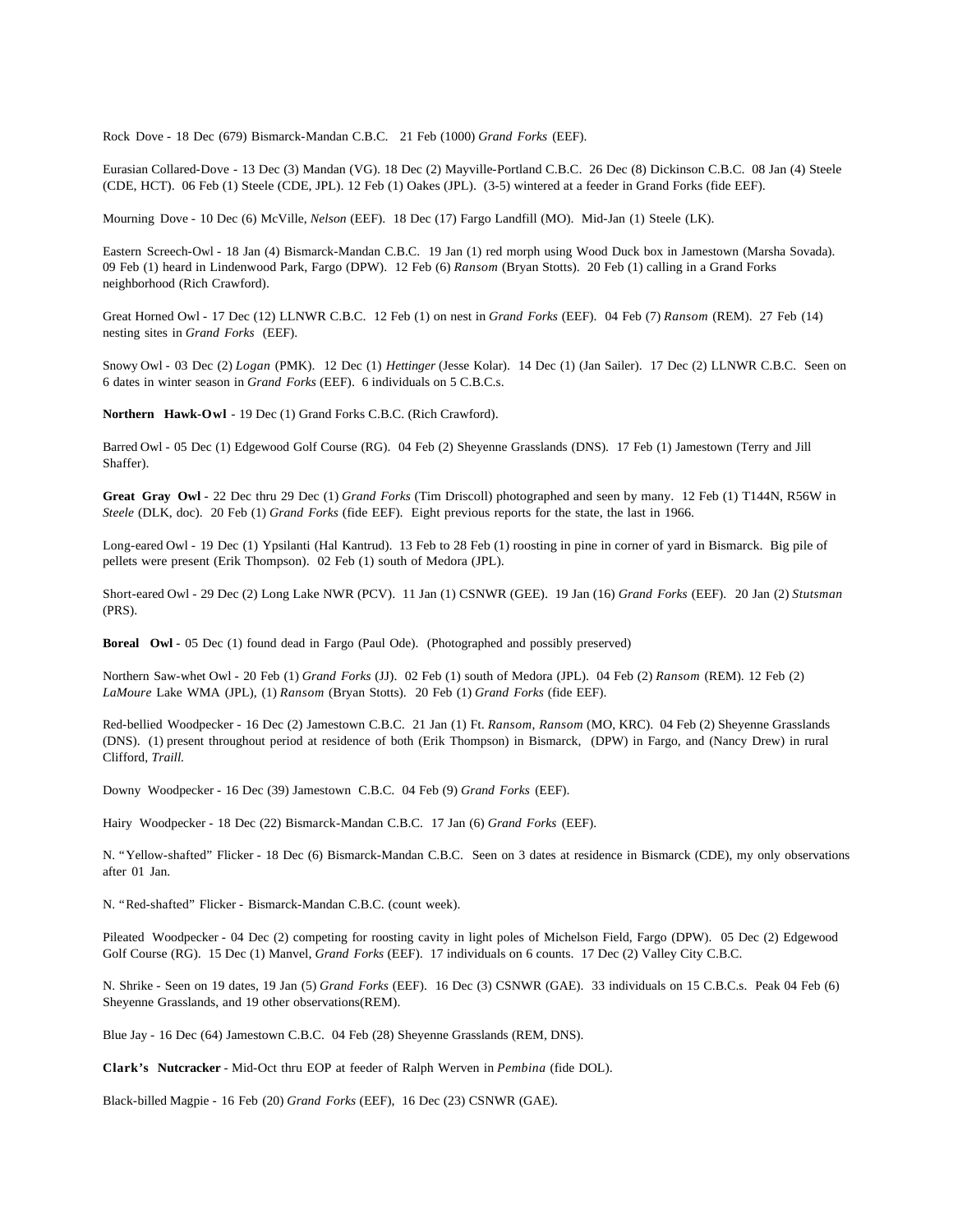American Crow - 16 Dec (68) *Grand Forks* (EEF). 17 Dec (55) migrating through *Pembina* (CDE). 19 Dec (55) Minot (REM).

Common Raven -14 Dec (25) Icelandic SP C.B.C. 16 Dec (1) Edinburg C.B.C. 07 Jan (1) Denbigh Exp Forest, (2) *McHenry* (REM, MAG, DNS). 12 Feb (3) *Rollette* (REM).

Horned Lark - 07 Jan (200) *McHenry* (REM). 03 Feb on territory in Ward (REM). 24 Feb (147) *Grand Forks* (EEF).

Black-capped Chickadee - 14 Dec (262) Icelandic SP C.B.C.

Red-breasted Nuthatch - 18 Dec (23) Bismarck-Mandan C.B.C. 19 Dec (26) Minot C.B.C.

White-breasted Nuthatch - 18 Dec (48) Bismarck-Mandan C.B.C.

Brown Creeper - 18 Dec (3) in one flock at Mandan Experiment Station on C.B.C. (CDE, LRE, DA). 19 Dec (2) Minot C.B.C. 09 Jan (1) Mandan Exp Station (CDE). All reports.

Golden-crowned Kinglet - 19 Dec (4) Minot C.B.C. 21 Dec (3) Des Lacs NWR C.B.C. All reports.

Mountain Bluebird - 25 Feb (1) *McKenzie*(JAH). 28 Feb (3) Hettinger (Jan Sailer), (1) Long Lake NWR (HCT).

Townsend's Solitaire - 13 Dec (2) CSNWR one of which stayed throughout the period (GAE). 17 Dec (1) Icelandic SP (CDE, KRC, DWR). 19 Dec (26) Medora C.B.C. 26 Dec (1) Larimore, *Grand Forks* (DOL, CDE). 07 Jan (1) Denbigh Exp Forest, (2) Towner Nursery (REM, MAG, DNS). 12 Feb (1) Brewer Lake, *Cass* (KRC). 12 Feb (1) LaMourre Dam, *LaMoure* (JPL). Peak 13 Feb (8) near Froelich Dam, *Souix* and (1) *Morton* Co WMA (CDE). 21 Feb (1) Gackle in *Logan* (CDE, HCT). 06 Feb (1) Jamestown Reservoir remaining from the Jamestown C.B.C. Banner year for this species east of Missouri River. 40 individuals on 7 C.B.C.s.

American Robin - 17 Dec (69) TRNP North Unit C.B.C. 19 Dec (68) Medora C.B.C. 02 Jan (16) *Cass* (KRC). Peak 10 Feb (44) NDSU (BF). Completely gone from southcentral ND where they are usually present. (CDE).

Varied Thrush - 09 Dec (1) Embden Pines (KRC). 12 Dec to EOP (1) Burlington (SDL,GTL). 16 Dec (1) Edinburg C.B.C. 18 Dec (1) Mayville-Portland C.B.C. Seen also on 27 Dec (1) (CDE), and 28 Dec (1) (DLK). 01 Jan (1) Minot (Maurice Foley). 12 Jan (1) Minot (Richard Walker). One individual throughout the period just west of Medina (Bill Well).

Northern Mockingbird - 18 Dec (1) Mayville-Portland C.B.C., photographed by (DOL). Fifth C.B.C. record.

Brown Thrasher – One wintered at residence of (DOL) in Grand Forks.

European Starling - 08 Dec (1115) *Grand Forks* (EEF). 19 Dec (1179) Minot C.B.C.

Bohemian Waxwing - 11 Dec (150) Wolf Creek WMA (REM). 07 Jan (70) Denbigh Exp Forest, (100) Towner Nursery (REM, MAG, DNS). Seen 3 or 4 times per week throughout period with peak 15 Feb (90) *McKenzie*(JAH). 13 Feb (50) *Souix* (CDE).

Cedar Waxwing - 19 Dec (122) Minot (REM). 06 Feb (100) Jamestown (CDE, JPL). 22 Feb (55) Grand Forks (EEF). Eastern Towhee - One individual through the period at residence of Marty and Barb Marchello in Fargo (fide DPW). Accidental in winter.

Am. Tree Sparrow - 16 Dec (100) Long Lake NWR C.B.C. 21 Jan (80) *Richland* (MO, KRC). 04 Feb (27) Sheyenne Grasslands (REM).

Chipping Sparrow - 16 Jan (3) Long Lake NWR C.B.C. (No documentation). 18 Dec (1) Mayville-Portland C.B.C. Accidental in winter. Reported 4 of the last 5 winters.

Savannah Sparrow - 06 Dec (1i) GF Lagoons (EEF, doc.) Second December report.

Song Sparrow - 19 Dec (1) Grand Forks-East Grand Forks C.B.C. 29 Dec (11) Tewaukan NWR C.B.C.

White-throated Sparrow - 19 Dec (2) Grand Forks-East Grand Forks C.B.C. 29 Jan (1) Fargo (DPW).

Harris's Sparrow -05 Dec (1) Mercer (EEF). 14 Dec (1) Arrowwood NWR C.B.C. 17-19 Dec (1) *Grand Forks* (EEF).

Dark-eyed Junco - 19 Dec (11) *Grand Forks* (EEF). 02 Jan (15) Mandan Exp Station (CDE).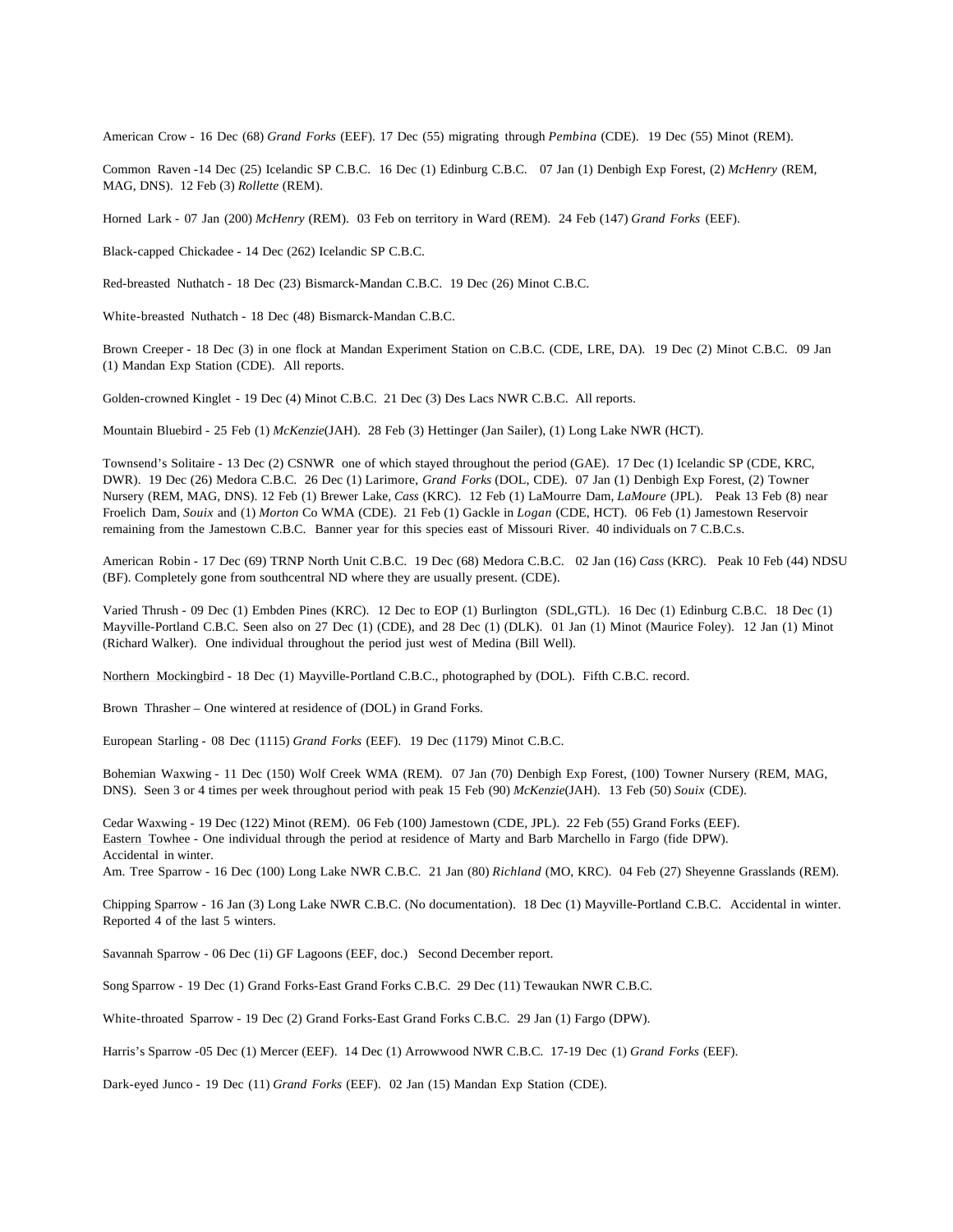Lapland Longspur - 21 Dec (1000) Des Lacs C.B.C. 08 Jan (40) *Morton* (CDE). 10 Feb (150) *Stark* (JWH).

Snow Bunting - 29 Jan (680) *Grand Forks* (EEF).

Northern Cardinal - 16 Dec (1) Grand Forks (EEF). 01 Jan, 16 Jan, 06 Feb (1) residence in Fargo (DPW). 20 Jan (2) south Fargo (KRC). 12 Feb (1) Grand Forks (EEF).

Red-winged Blackbird - 16 Dec (94) Long Lake NWR C.B.C. 26 Dec (30) *Nelson* in a cattail slough (CDE). 07 Jan (30) s of Chaffee (MO). 28 Jan (150) *Oliver* (REM).

Western Meadowlark - 17 Feb (1) *Grand Forks* (EEF).

Yellow-headed Blackbird - 26 Dec (8) males in a mixed flock of 30 blackbirds flushed from a roadside marsh in *Nelson* (CDE).

Rusty Blackbird - 14 Dec (2) Icelandic SP C.B.C. 16 Dec (2) Garrison Dam C.B.C. 16 Dec (1) Bismarck at feeder (MAG).

Common Grackle - 16 Dec (16) Long Lake NWR C.B.C. One individual present to 16 Jan near residence in Bismarck (CDE). 19 Jan (1) *Barnes*/*Stutsman* (LDI).

Pine Grosbeak - 14 Dec (6) Icelandic SP C.B.C. 16 Dec (1) Garrison Dam C.B.C. (CDE). 21 Dec (5) Dec Lacs NWR C.B.C. 25 Dec (1) Steele (JPL). 06 Jan to 22 Jan (1) Wilbur Boldt WMA, *Oliver* (CDE) and (CDE, DF, JJM, HCT). 07 Jan (6) Denbigh Exp. Forest (REM, MAG, DNS). 23 Jan (8) Des Lacs Valley Nursery (SDL). 06 Feb (11) Denbigh Exp Forest (REM). 23 Feb (1) Upper Souris NWR feeders (Dean and Marilyn Knauer).

Purple Finch - 14 Dec (8) Icelandic SP C.B.C. 18 Dec (5) Bismarck-Mandan C.B.C. 16 Jan (15) Denbigh Exp. Forest (REM). Very low numbers with only 1-2 reported throughout.

House Finch - 16 Dec (282) Jamestown C.B.C.

Red Crossbill - 15 Dec (40) Beulah Mines, *Mercer* (David Farmer). 17 Dec (15) Icelandic SP (KRC, CDE, DWR). 07 Jan (12) Denbigh Exp. Forest, (28) Towner Nursery (REM, MAG, DNS). . 01 Dec to 15 Jan (2) Grand Forks (Rich Crawford).

White-winged Crossbill - 14 Dec (3) Icelandic SP C.B.C.

Common Redpoll - 16 Dec (358) CSNWR (GAE). 07 Jan (600) *McHenry* (REM). 15 Jan (200) Horace (LG). 19 Jan (535) *Grand Forks* (EEF). 2855 individuals on 19 C.B.C.s. Good numbers for an "off" year.

Hoary Redpoll - 26 Dec (1) Burlington (SDL). 15 Jan (1) Horace (LG). 04 Feb (2) Sheyenne Grasslands (REM). 20 Feb (1) *Cass* (DWR). 17 individuals on 5 C.B.C.s.

Pine Siskin - 10 Dec (200) *McLean* (REM). 18 Dec (602) Bismarck-Mandan C.B.C. 19 Dec (1164) Minot C.B.C. 08 Jan (200) Burlington (SDL).

Am. Goldfinch - 16 Dec (216) Garrison Dam C.B.C. 18 Dec (127) Bismarck-Mandan C.B.C.

Evening Grosbeak - 4 individuals sporadically throughout the winter in NewTown (Rita Satermo).

House Sparrow - 18 Dec (2923) Bismarck-Mandan C.B.C.

### **Significant birds without documentation:**

**Pyrrhuloxia** - 04 Dec (1) in Bismarck (Bob and Caryl Rutten). **Great Gray Owl** - 29 Dec (1) near Binford, but no documentation provided. (fide Sandy Hagen of ND Game & Fish).

**Observers:** (from west to east, compilers underlined)